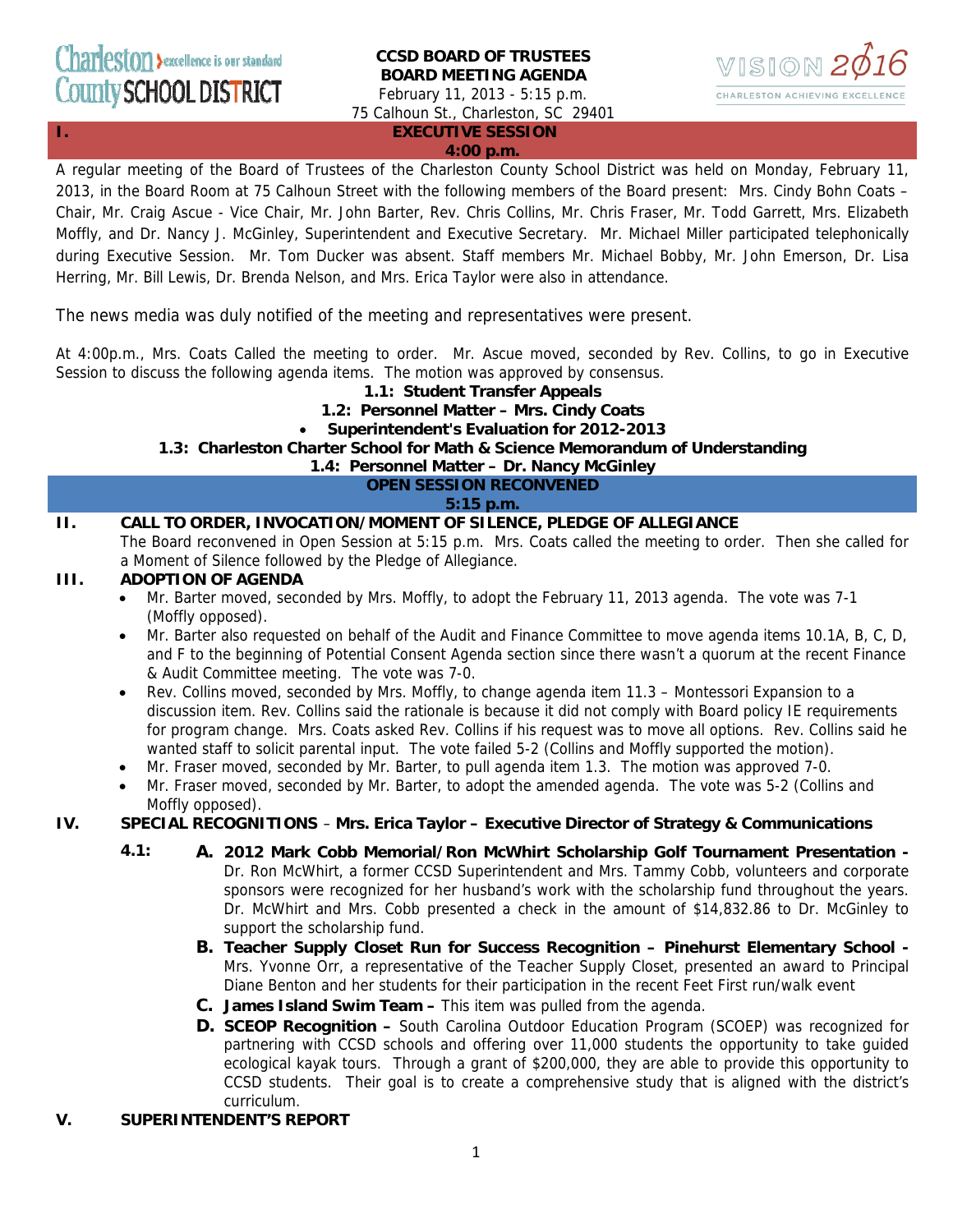Dr. McGinley briefed the Board on the following:

- **Negotiations between Durham and the Teamsters Union** continues. She hopes both sides will come to an amicable agreement very soon. Staff will continue to communicate any new developments, as soon as it is learned.
- Teacher of the Year and Teacher Gala The annual Teacher Gala is Feb 22<sup>nd</sup>. At that time, all CCSD Teacher of the Year nominees will be recognized. The five Teacher of the Year finalist were announced.
	- o Mr. Kirk Lindgren Charleston County School of the Arts
	- o Mr. Paul Pallagi Ladson Elementary
	- o Ms. Angie Grimes Morningside Middle
	- o Ms. Lisa Trott Ashley River Creative Arts Elementary
	- o Ms. Melissa Yaraborough St. Andrews School of Math and Science
- This Month Career & Technology, Black History, and events will be celebrated throughout the district.
- Parent Anonymous, a CCSD business partner, will hold a conference on February 23<sup>rd</sup> at Stall HS.
- Congratulations to Mr. Todd Garrett who was named to 2012 Commercial Realtor of the Year.

# **VI. VISITORS, PUBLIC COMMUNICATIONS**

- 1. Ms. Tiffany Koch addressed the board in support of having a full Montessori program in North Charleston.
- 2. Ms. Stacey Hudson addressed the board in support of full implementation of a full Montessori at Hursey ES.
- 3. Ms. Jillian Hollingsworth addressed the board in support of a full Montessori program in the north area.
- 4. Mr. David Hoey addressed the board about the Health Advisory Committee membership requirements and attendance of its student members.
- 5. Ms. Christine Tiller owner of Tamara Montessori in Berkeley County addressed the board in support of a Montessori program in North Charleston.
- 6. Ms. Louise Monteith addressed the board in support of expanding the Montessori program in North Charleston.
- 7. Ms. Myrtice Brown addressed the Board in support of a Montessori Program in North Charleston, Hursey, and continuance of a dual program at Hursey.
- 8. Mr. William Brown addressed the board about a Brighter Future Foundation Athletic and Mentoring program at Chicora, Burns, Hursey, North Charleston ES and Pinehurst. He highlighted some of the programs they sponsored. He asked the board for financial support for the non-profit program since the program has grown.

# **VII. APPROVAL OF MINUTES/EXECUTIVE SESSION AGENDA ITEMS**

# **7.1: Open Session Minutes of January 28, 2013 & Special Called Meeting of January 30, 2013**

- Mr. Garrett moved, seconded by Mr. Barter, approval of the Open Session minutes of January 28, 2013. The vote was 6-1-0 (Ascue abstained).
- Mr. Barter moved, seconded by Mr. Garrett, approval of the Open Session minutes of the Special Called Meeting of January 30, 2013. The vote was 6-1-0 (Fraser abstained).

Mrs. Coats announced that both Mr. Ducker and Mr. Miller had undergone surgery last week.

## **7.2: Executive Session Action Items of February 11, 2013**

## **1.1: Student Transfer Appeals**

Mr. Fraser moved, seconded by Rev. Collins, to approve a request to transfer two students to James Island ES, instead of Stiles Point ES since there was no space there. The vote was approved 7-0.

## **1.2: Personnel Matter**

## • **Superintendent's Evaluation for 2012-2013**

Mr. Fraser moved, seconded by Mr. Barter, approval of the Superintendent's Evaluation Instrument Tool to be used November 2013. The vote was 7-0.

Rev. Collins added that the tool should include additional information.

### **1.3: Charleston Charter School for Math & Science Memorandum of Understanding – Mr. Chris Fraser – Pulled 2/8/13**

Since this item was pulled from the agenda on 2/8/13, the board did not discuss the Charleston Charter School for Math and Science MOU.

## **1.4: Personal Matter – Dr. Nancy McGinley**

Mr. Garrett moved, seconded by Mr. Fraser, approval of a recommendation to approve the principal contract discussed in Executive Session. The vote was 7-0.

During discussion Rev. Collins reminded the board to include the goals established.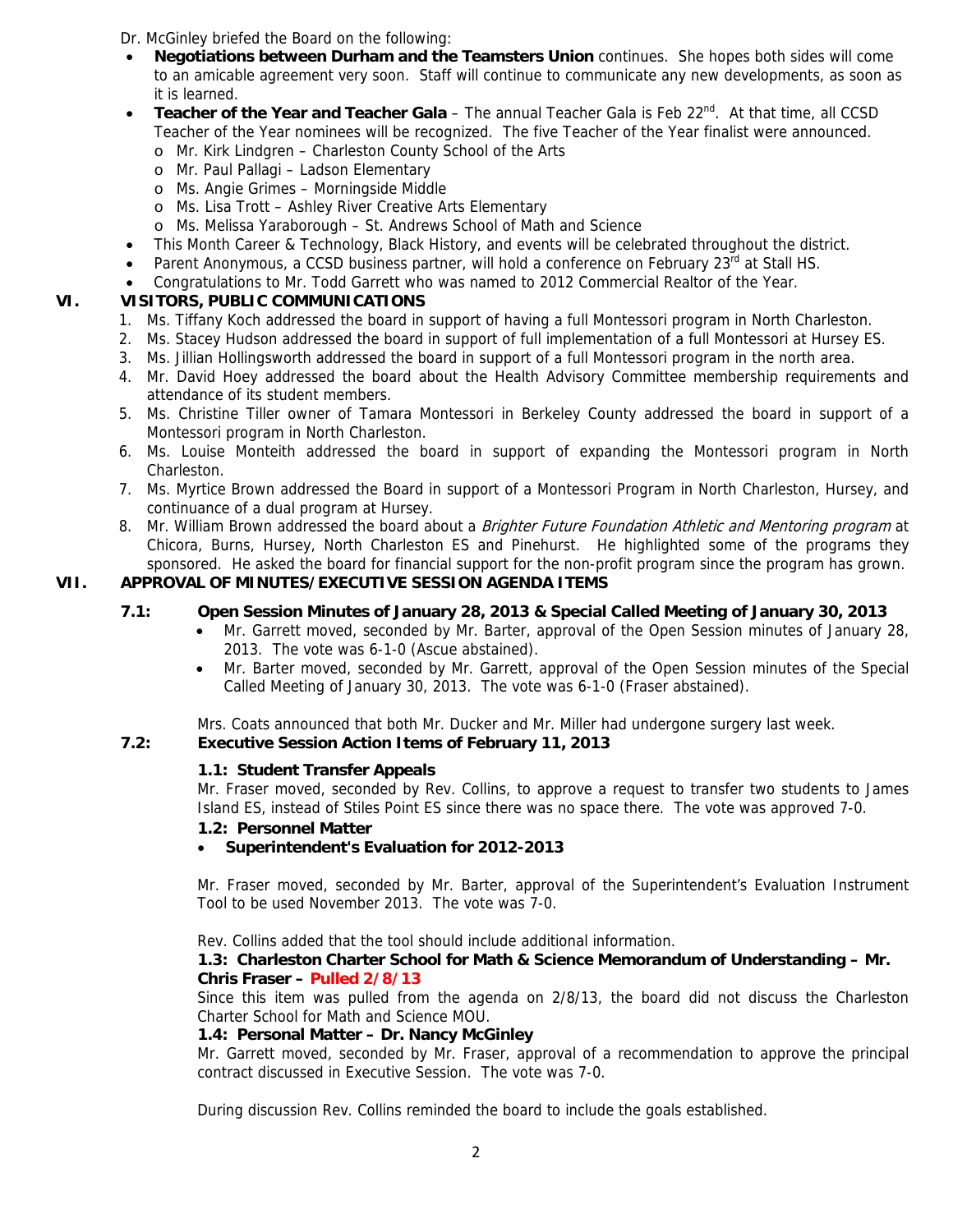## **7.3: Financial Minutes**

### **A. January 28, 2013 & Special Called Meeting of January 30, 2013**

Mr. Barter moved, seconded by Mr. Ascue, to approve the Financial Minutes of January 28, 2013 & Special Called Meeting of January 30, 2013. The vote was 7-0.

## **VIII. CAE UPDATE**

#### **8.1: 2012 Assessment Results & Action Steps – Mrs. Melissa Matarazzo – Executive Director of Assessment and Accountability**

The Board received an update on strategies implemented to meet Vision 2016 goals. Mrs. Matarazzo shared highlights of 2012 Assessment Results and Action Steps. More information may be provided at the Board workshop on Wednesday.

- Results Matter Data is being received from everyone to include the Superintendent. Results of the data will be used to make changes and/or do something new.
- Responses to data must expand beyond tested grades.
- Formative feedback and interventions must occur at the school, classroom and student level.
	- o Elementary, Middle and High School Action Steps for Specific Schools, Title I Schools, and All **Schools**
- Recent Decisions and Next Steps
	- o Teacher Incentive Fund is designed to increase teacher effectiveness at 14 schools
	- o Race to the Top is designed to personalize learning at 19 schools
	- o Qualitative Study of implementation of Everyday Math at grades 4 and 6
	- o 201 day contracts for teachers at At-Risk Schools
	- o Charleston Educator Symposium, June 2013 Recommendations for FY14 allocations
		- Mr. Ascue reminded everyone that parents who participated in the Vision 2016 meetings urged staff to make sure tools and options are in place and used at the highest level.
		- Mr. Fraser said he would like to monitor public engagement and requested data for evaluation returns on investment.
		- Mr. Garrett asked about performance strategy to address performance in Title I schools.
		- Mrs. Coats asked about results for student performance results for students that participated in the fifth quarter program in the Innovation Zone and Literacy Reading Programs. She said the results should be provided before a request is made for more resources. Dr. McGinley said she requested that information from Dr. Winbush and Mrs. Nichols earlier. After receiving the information, staff began looking at placing resources behind the things that are working. Last year staff identified the three top priorities for the District. Again, this year staff will bring three top priorities to the board for funding along with data. A significant investment was made to fund the primary Literacy Academies. The district is documenting the results for the  $1<sup>st</sup> - 3<sup>rd</sup>$  grades. A request for  $4<sup>th</sup>$  and  $5<sup>th</sup>$ grade will come this year because that's the area where there is a drop. Staff will also look at whether it is using the most effective materials and look to see if staff is trained properly. Help for individual children and professional development will be discussed at the upcoming board workshop this week. Dr. Herring will bring information on common core curriculum.
		- Mrs. Moffly inquired about the investment in grades 2-3<sup>rd</sup> grades. She said early childhood didn't seem to have a big impact on  $3<sup>rd</sup>$  grade students. With test scoring falling in 5-6<sup>th</sup> grades, CCSD was teaching reading in K-3 then the focus is changed to critical thinking in grades 4-5<sup>th</sup>. She also said questions on the state test were not direct but convoluted and confusing. She suggested it impacted the test scores.
		- Mr. Barter asked if more funds should be spent in early childhood to help kids prepare to learn before they reach kindergarten. He would also like to discuss how to use one program to compliment another. Dr. McGinley commented on an article in the New York Times about turning around high challenged schools. The fundamentals they talk about is. early childhood, building that foundation, then literacy. There conclusion is the same as the District's "there is no silver bullet". However, the intent is to start building from the ground up starting at the pre-kindergarten level and starting to look at where the district is Out of eighty schools, only eight schools are still at-risk. Every one of those eight schools should have universal pre-kindergarten, allowing students to get the foundation they need.
		- Mrs. Moffly said she had a different opinion about childhood education. She said "research has proven that the earlier kids are introduced to institutionalize learning, the earlier they begin to have behavioral problems in elementary schools, because more is not always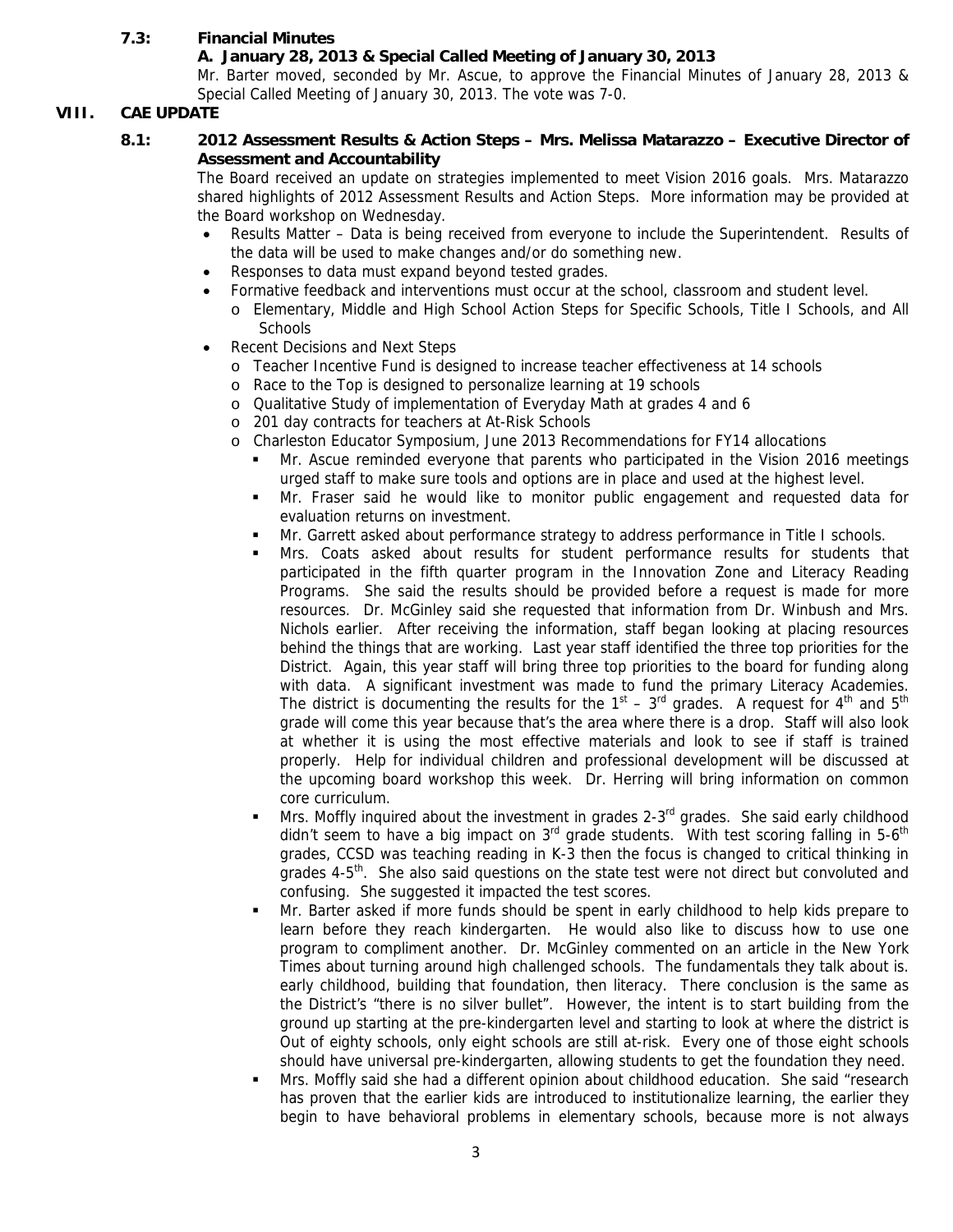better".

 Mr. Ascue said about the gentleman who brought the "Brighter Future" packet, that it's the little things that make a different. He said when kids come from homes that are not conducive to learning, learning is more difficult. He suggested the district should invest in programs that hold students accountable in classrooms. Mrs. Moffly said she is a big proponent of parental rights and the law requires parents to send students to school or be arrested. She questioned the role of the highly qualified teacher if students are supposed to be taught at home. She said the role of parents should be to raise their kids. Mr. Ascue said education and discipline works together.

## **IX. MANAGEMENT REPORT(S)**

## **9.1: FY 2013 Financial Report – December 2012 – Mr. Steve Markiew**

- The board received the December 2012 Financial report as information.
- Mr. Markiew said Head Start and Early Head Start Budgets were provided as information.

### **X. COMMITTEE REPORT(S)**

### **10.1: Audit & Finance Committee**

### **Note: The Board approved a motion moving agenda items were moved to the 10.1A-D to the Consent Agenda during the Adoption of the Agenda.**

### **E. Head Start and Early Head Start Refunding Grant Application**

Mr. Barter moved, seconded by Mr. Fraser, approval of the Head Start and Early Head Start Refunding Grant Application. The amounts follow: Head Start - \$6,445,709; Early Head Start - \$1,726,168. The school district will provide approximately \$2.0 million in in-kind funds for FY2014 (Head Start \$1.6 million and Early Head Start \$400,000). The funding source is Federal funds. The vote was 6-0.

Note: Rev. Collins left the room at 6:35 and returned at 6:40. Therefore he did not vote on this item.

## **10.2: Policy Committee – Mr. Chris Fraser**

### **A. First Reading - Board Policy BBAAAA – Constituent Board Powers and Duties**

Mr. Fraser moved, seconded by Mrs. Moffly, to approve the first reading of policy BBAAAA. The vote was 7-0.

### **B. First Reading - Board Policy GCKBA – Transfer of Administrative Staff**

Mr. Fraser moved, seconded by Mrs. Moffly, to approve the first reading of policy GCKBA. The vote was 7-0.

### **C. First Reading - Board Policy GCQC – Resignation of Teachers**

Mr. Fraser moved, seconded by Mrs. Moffly, to approve the first reading of policy GCQC. The vote was 7-0.

### **D. First Reading - Board Policy KB – Parent Involvement in Education**

Mr. Fraser moved, seconded by Mr. Ascue, to approve the first reading of policy KB. The vote was 7-1 (Moffly opposed).

Mrs. Moffly suggested that policy be revised to include a sentence stating that regulations regarding parental involvement should be brought back to the board for approval. Mr. Fraser said Moffly's amendment would be considered at the next Policy Committee meeting.

### **XI. POTENTIAL CONSENT AGENDA ITEMS**

**Note: The Board approved a motion moving agenda items were moved to the 10.1A-D to the Consent Agenda during the Adoption of the Agenda.** 

### **10.1A: Montessori FF&E Bulk Purchase Agreement**

Mr. Barter moved, seconded by Mr. Ascue, approval of the recommendation to approve the Montessori FF&E Bulk Purchase Agreement. The initial year contract comes with the option of four one (1) year renewals to five (5) different vendors for Charleston Montessori and James Simons Montessori Programs. The first year cost is \$1,011,315.58. The funding source is the 1% Sales Tax the Board approved on August 9, 2010. The vote was 7-0.

### **10.1B: New Harbor View Elementary School**

Mrs. Moffly moved, seconded by Rev. Collins, approval of the recommendation to award a contract or the New Harbor View Elementary School (Solicitation #12-SMG-B-012) to TQ Contractors, Inc. for the Base Bid in the amount of \$15,069,870.00 and Alternates No. 5 (deduct) & 6 (add), in the amount of \$98,509.00, totaling \$15,168,379.00. The funding source is the 1% Sales Tax Revenues. The vote was 8-0.

**10.1C: Request for Reallocation of Funds for 75 Calhoun Cooling Tower**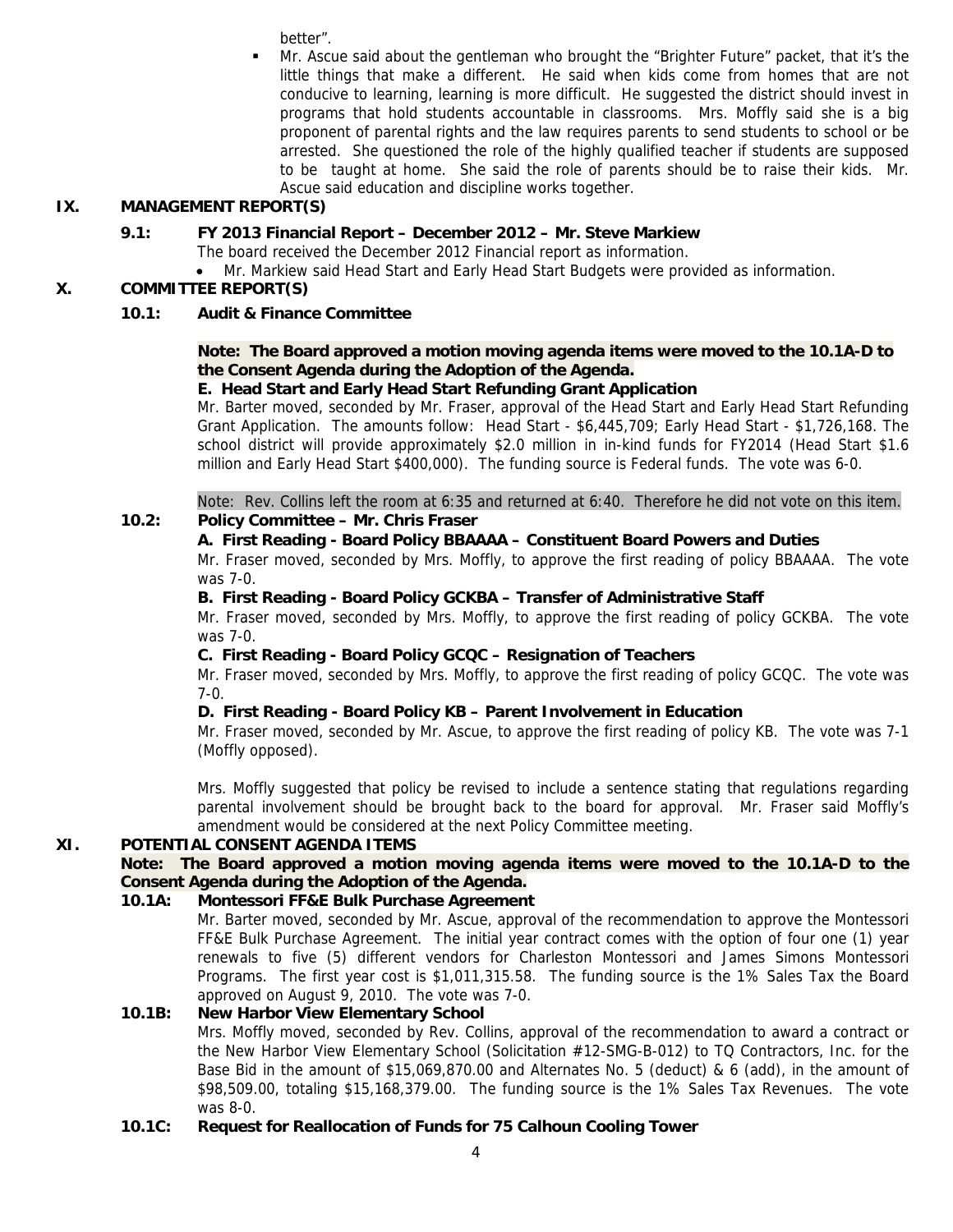Mr. Barter moved, seconded by Mr. Fraser, approval of the reallocation request for funds to replace the cooling tower at 75 Calhoun Street and approve the bid award to Triad Mechanical in the amount of \$135,000. The funding source is FY2013 Operations, Planning and Systems Improvement Fixed Cost of Ownership project savings and contingency. The vote was 7-0.

Mr. Barter said that work needs to be done because the cooling tower is on its last leg. This is Phase I. There is a possibility of a Phase II with possible energy savings. Also, he informed the board that the District is considering a joint effort with the City for a cost savings. Mr. Fraser urged the board to fully engage the City in the cost savings effort. Mr. Ascue said he would like to see information on cost savings with future requests. Mr. Barter said the savings would be included in one of the performance audits.

Rev. Collins questioned purchase amount for the equipment. Mr. Barter responded stating it was for purchasing the equipment and labor.

#### **10.1D: Request to Purchase Small Group Instruction Services**

Mrs. Coats moved, seconded by Mr. Fraser, approval of the request to purchase small group instruction services from Catapult University Instructors. The total cost is \$95,385. The funding source is Federal Funds. The vote was 7-0.

#### **10.1F: Invitation for Bid #1312 for APC UPS Equipment and Accessories**

Mrs. Coats moved, seconded by Mr. Ascue, approval of a contract and funding for Invitation for Bid #B1312 for APC UPS Equipment and Accessories in the amount of \$671,966.58. The funding source is Building Program Funds (not to exceed \$200,000) and FY13 Fixed Cost of Ownership Funds (not to exceed \$100,000). The vote was 7-0.

#### **11.1: Health Advisory Committee - Appointment**

Mr. Barter moved, seconded by Mrs. Moffly, to appoint Ashley Redmond to serve as the parent representative on the HAC. The vote was 7-0.

#### **11.2: Hursey Montessori Costs – Mr. Michael Bobby**

The Board discussed information related to Hursey Montessori costs. Mr. Bobby said financial amounts are provided for requests made earlier. When the request was made the intent was to provide equity and choice for parents and students. Providing programming in a sustainable and cost effective manner to grow Montessori was to happen over time. Montessori is a choice desired by parents across the district. Information provided initially was to provide options for a Montessori at an existing campus. The goal is to look at the best way to offer the Montessori service. Mr. Bobby shared several options:

- Keep existing dual program at Hursey, at a slightly higher price. This option doesn't provide for growth.
- Create an independent Montessori at Brentwood campus, continuing the traditional program at Hursey, at a greater investment. Brentwood campus would possibly be needed in the future for swing space.
- Other concerns, if Hursey is left alone, even bringing back the fifth grade, it would probably still have low enrollment. Only 50% students in the Hursey area chose to attend Hursey.

#### **Financial comparison for options:**

- Expanding Montessori at Hursey Campus Fiscal Impact \$220,000
- Create a stand-alone Montessori Campus Fiscal Impact \$900,000 plus capital improvement to be determined.

Mr. Bobby said it could be a short term solution to meet the commitment made in North Charleston for Montessori. He said Early Head Start could be moved and classrooms could be repurposed.

- Rev. Collins asked how staff addressed overcrowding at other Montessori schools. Mr. Bobby said parents apply where space is available, transferring across district lines. Middle level students would probably transfer to the Montessori West Ashley.
- Mrs. Coats asked how many new seats would be added to West Ashley. Then she asked the capacity of Murray LaSaine. LaDene said 350.
- Rev. Collins said space should be made for Montessori students but other students shouldn't have to make the sacrifice for Montessori students.
- Dr. McGinley said the district has invested a lot of money to have a Montessori at Hursey. Also, the classes that would be moved are Early Head Start students who are not currently enrolled there. The majority of students that applied for the Montessori Program at Hursey ES are not enrolled in school there, but are on the waiting list.
- Mr. Fraser said one option could be to move the fifth graders back to Hursey. He said if the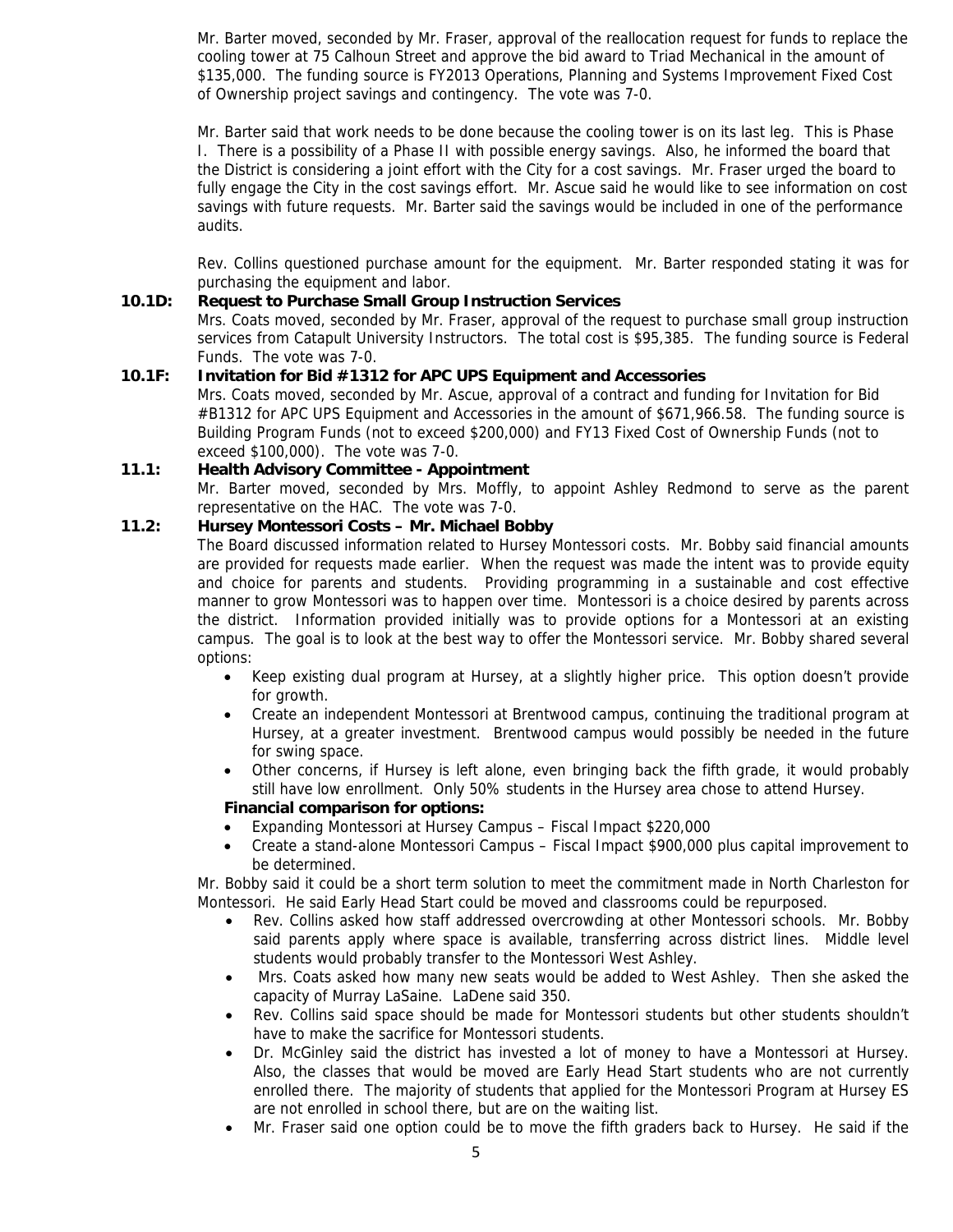district is growing Montessori, shouldn't it be moved now. Mr. Bobby said that is an option.

- Mr. Ascue asked about other available facilities. Mr. Bobby said there are none ready to support a Montessori now.
- Dr. Winbush said James Simons would have to be moved out for Brentwood to be considered before the Montessori program could be considered.
- Rev. Collins asked about the number of Montessori applications. Mrs. LaDene Conroy said there are 20 students left on the waiting list. This is in addition to the 179 students enrolled at this time
- Rev. Collins asked if one mobile could be added at Hursey to add the additional 20 students. Rev. Collins suggested the City may be able to work with staff to place the mobile beyond the CCSD boundaries.
- Mr. Ascue asked about splitting Montessori students among two campuses. Mrs. Conroy said it wasn't recommended.
- Mr. Barter asked what would happen with the waiting list from this point on. Mrs. Conroy said parents come back, keep applying, home school, continue at a private school or go to their home school until they get in. Mr. Barter asked how long it would take to prepare Brentwood for a Montessori and the cost. Mr. Bobby said he would need a couple of weeks to do an estimate.
- Mr. Fraser said because the board voted against Montessori, the board may not know how many are interested in the Montessori option. He suggested the board determine how to address the Montessori option in North Charleston. He is looking for a permanent solution. This would be a solution folks could rely on. Mr. Bobby said Brentwood may be needed for a swing space for Garrett or another school.
- Mrs. Moffly asked where the 20 students are from. Mrs. Coats said they are in District 4. Mr. Winbush said there are only four residing outside the district.
- Dr. McGinley said more time is needed to see how the numbers shake out. The trend has been to run the district in a more economical way. Having only 198 students at Hursey goes against efficiency efforts. She said using Brentwood campus means a short term solution and discarding resources already poured into Hursey to build a Montessori program.
- Rev. Collins said he agrees with Dr. McGinley. Next year should paint a picture of where it could be. He suggested knocking a wall out and adding space.
- Dr. Winbush said an option would be to move students that don't belong to Hursey. In February when the numbers come in, he would have to move teachers out because of enrollment numbers.
- Mr. Ascue said the decision was made to do a dual program at the last neighborhood meeting. The intent is to give options to parents and educate all students. Dr. McGinley has to make decision. If the board stifles her, the public will make the board accountable. The board needs to listen carefully before moving.
- Mrs. Coats said a large area of the Hursey zone live closer to other schools.
- Mr. Barter said the Montessori vote was 4-4. Now there is an opportunity to provide Montessori to other students.

### **11.3: Montessori Expansion in North Charleston**

The Board discussed options related to expanding North Charleston Montessori in North Charleston.

Mr. Barter moved, seconded by Mr. Garrett, to approve the proposal with the amendment that at the next meeting or following meeting administration bring a proposal for a full Montessori school to open at Sept. 1<sup>st</sup>. And if there are other recommendations more feasible, those options should come before the board. The motion was approved 5-2 (Collins and Moffly opposed).

Mr. Ascue called for question, Mr. Fraser seconded. The vote was 5-2 (Collins and Moffly opposed). Also, during vote, Rev. Collins moved, seconded by Mrs. Moffly, to amend the motion to require the board abide by board policy IE. The vote was 5-2 (Collins and Moffly opposed).

Rev. Collins said since there are only 20 students on the waiting list, parents should have an opportunity to provide input. Mr. Barter said he heard Rev. Collins' argument. The decision could change.

### **11.4: Kiawah Island Tax Increment Financing**

The Board discussed options related to the Kiawah Island TIF.

Mr. Barter spoke of forming a group to study TIF after it comes out of County Council.